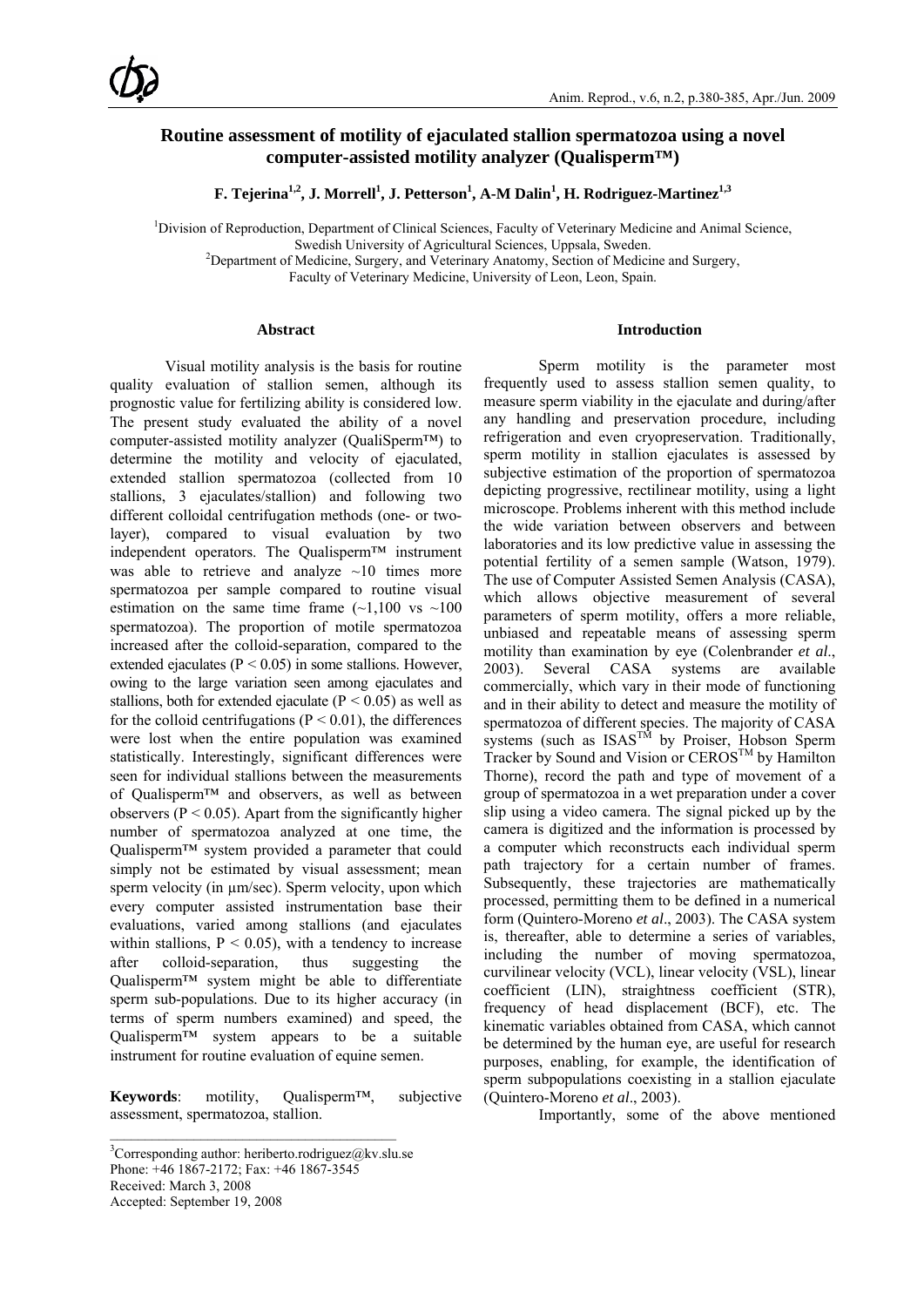variables are considered absolute, such as the speeds of translation (VCL, VSL, VAP), while others are derived, or recalculated (proportions of moving spermatozoa, patterns of motility within the subpopulation of moving spermatozoa, wobble, dance, linearity, etc). In some instances, this recalculation might confound the results, especially in the case of the latter output variables (Katkov and Lulat, 2000). Moreover, they are not commonly found on studs because of their cost which ranges between 17,000 and 35,000 €. Although CASA does provide standardized and objective analysis, the apparatus tends to provide a surfeit of information which, albeit relevant for research purposes, it is not always relevant for routine use at a stud (Owen and Katz, 1993; Verstegen *et al*., 2002).

Recently, a new system for the analysis of sperm motility has been established. This system is called "QualiSperm™" (Biophos AG, Pfäffikon, Switzerland, http://www.biophos.com) and works with absolute values and, perhaps most important, it appears to be a suitable alternative for routine use. Qualisperm™ determines the motility and velocity of the spermatozoa, i.e. probably the most relevant absolute values for an AI station to use when assessing stallion semen samples, % motility (and its subclasses) and their mean speed (Rodriguez-Martinez, 2006). The system, which was recently validated for animal spermatozoa (Tejerina *et al*., 2008), uses newlydesigned software which, instead of being based on trajectory identification as for conventional CASA instruments, it is based on statistical analysis of fluctuation, as is the case for Fluorescence Correlation Spectroscopy (FCS). The system measures the total number of spermatozoa in movement within a large field of view, through the frames captured by a highresolution digital video camera (1280 x 1024 pixel, uEye UI-5640, IDS Imaging Development Systems GmbH, Obersulm, Germany) working on a range between 25 and 265 frames per second (e.g., from 1280 x 1024 to 320 x 240 pixels, respectively). The area of the wet preparation to be captured is large, and owing to the high resolution applied, the number of spermatozoa captured is high, between 10-20 times higher than for visual estimation. Thus, the precision of the motility analysis is potentially improved compared to conventional subjective assessment (Verstegen *et al*., 2002).

Contrary to conventional CASA instruments, the QualiSperm™ only analyzes two motility parameters: % of motility (disclosed in classes depending on their velocity) and the mean speed of the spermatozoa. These are the two most relevant variables for an AI station to use when assessing stallion semen samples, owing to their relation to fertility *in vitro* and *in vivo* (Holt *et al*., 1997, 2007; Hirano *et al*., 2001).

The purpose of the present study was to

evaluate the QualiSperm™ assessment of sperm motility (compared to visual evaluation provided by two independent operators) and sperm velocity, for stallion ejaculated and colloid-separated spermatozoa using a density gradient (DGC) or a single layer (SLC). The formulations of the colloids used for DGC or SLC, containing glycidoxypropyl-trimethoxysilane-coated silica, were designed especially to separate spermatozoa from a native ejaculate (Thys *et al*., 2009 including stallion spermatozoa (Androcoll-E™; patent pending; Morrell *et al*., 2009).

### **Materials and Methods**

### *Animals and husbandry*

Ten warmblood stallions, ages ranging from 7 to 23 years, were housed under standard husbandry conditions at Flyinge AB, Flyinge, Sweden. Semen was collected up to three times a week using an artificial vagina according to standard methods. The trial took place during June, within the normal equine breeding season in Sweden (April to August). The experimental protocol had previously been reviewed and approved by the Ethical Committee for Experimentation with Animals, Uppsala, Sweden.

### *Sperm handling*

The concentration of spermatozoa in the original ejaculate was measured using a Spermacue photometer before extending the ejaculate 1:1 with either Kenney´s medium (4.9 g glucose, 2.4 g of skimmed milk powder, 0.15 g of dihydrostreptomycin, 0.15 g of penicillin, in 1,000 mL of water) or Nørlunds medium (purchased from Nørlunds Equine Hospital, Rue de Lund, Denmark) at 37°C. Aliquots (6 mL) of extended ejaculate were made available for the experiments. Kenney´s extender was used for stallions F, Y, T, A, R, K and Q; Nørlunds medium was used for stallions H, W and Z. The sperm concentration of the extended semen (1:1, see above) was determined using a Bürker counting chamber.

### *Colloidal centrifugation*

Aliquots of stallion extended semen (containing up to 100 million spermatozoa per mL) were subjected to centrifugation (300 x *g* for 20 min) through one- or two-layer colloid columns (single-layer or gradient, respectively; Morrell *et al*., 2008) in order to separate spermatozoa from seminal plasma and recover those with normal morphology and viability. The formulations of the colloids used for the density gradient and single layer, containing glycidoxypropyltrimethoxysilane-coated silica, were designed especially for stallion spermatozoa (Androcoll-E™; patent applied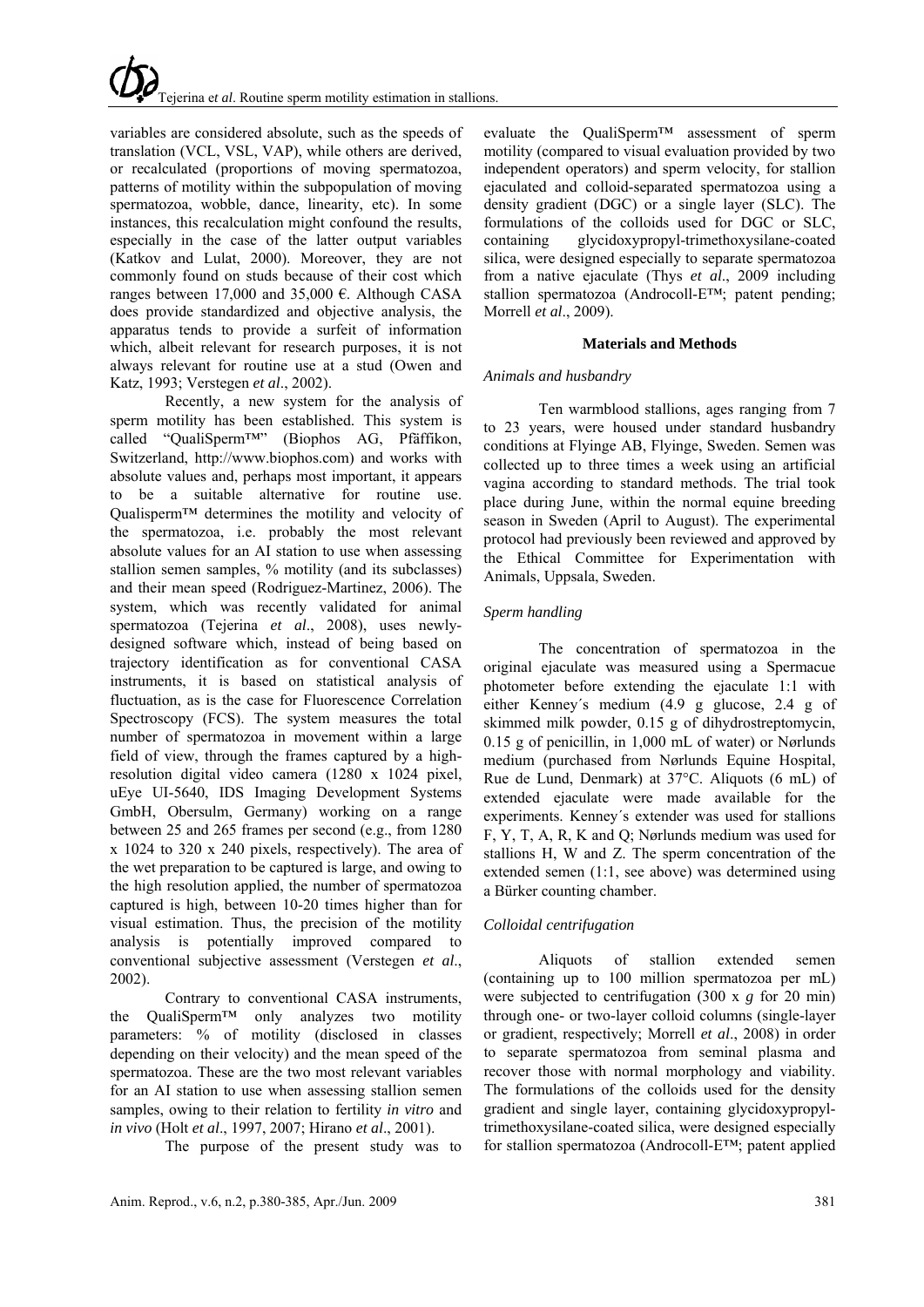# Tejerina e*t al*. Routine sperm motility estimation in stallions.

for). The method of Density Gradient Centrifugation (DGC) has been described previously (Morrell and Geraghty, 2006). Briefly, a density gradient was prepared by pipetting 2 mL of the higher density layer into a centrifuge tube and carefully layering 2 mL of the lower density layer on top; an aliquot (1.5 mL) of extended semen containing up to  $100x10^6$ /mL was pipetted on top of the upper layer. The gradient was centrifuged at 300 x *g* for 20 min, after which the supernatant and most of the gradient material was discarded. The sperm pellet was transferred to a clean centrifuge tube containing 5 mL Kenney´s extender and was washed by centrifuging for 10 min at 500 x *g*, after which the sperm pellet was re-suspended in Kenney´s extender (1 mL). The method of Single Layer Centrifugation (SLC; Morrell *et al*., 2008, 2009) was similar to that for DGC with the exception that 4 mL of the higher density material was used instead of two layers of different densities (2 mL of each density). The sperm pellet was placed in a clean centrifuge tube containing 5 mL of Kenney´s medium and was washed by centrifugation for 10 min at 500 x *g*. Following washing, the sperm pellet was re-suspended in fresh Kenney´s medium (1 mL) for assessment of sperm concentration (Bürker chamber) and sperm motility.

## *Estimation of motility*

Aliquots of the extended ejaculate and the colloid-separated sperm suspensions were split and assessed by visual estimation (two operators) and using the QualiSperm™ equipment (up to one hour after colloidal centrifugation).

*Visual estimation.* Aliquots (5 μL) of the sperm suspensions were placed on a pre-warmed glass slide (38◦ C) and covered with a cover slip. The evaluation was independently conducted by the two operators, three times each, using a microscope (Nikon Optiphot 2. Tokyo, Japan) equipped with phase-contrast optics and a thermal plate (38◦ C) at 100x magnification.

*Computer-assisted estimation.* Aliquots (5 μL) from the extended ejaculate or the colloid-separated sperm preparations were each loaded on a Makler chamber (Sefi-Medical, Haifa, Israel), which was transferred to a heated microscope stage at 38ºC. Sperm motility was observed using a positive phase-contrast system in a Nikon E200 microscope (Tokyo, Japan) at 100x magnification and recorded in one field at a rate of 50 frames/sec (200 frames in total) using a MV-D640- 48-U2-10 Photon focus camera (Photon focus, AG, Lachen Switzerland). Sperm motility (%) and the speed (μm/s) were retrieved as parameters from the QualiSperm™ analysis. The analysis was performed twice by an independent operator.

## *Statistical analyses*

The statistical analyses were made using SAS (SAS version 9.1, Cary, NC, USA). ANOVA was used to investigate differences between stallions and ejaculates. Means and standard deviations were calculated for the QualiSperm™ parameters and subjective motility estimations. The normality of the data was checked by Shapiro-Wilks test. If the data did not follow a normal distribution, the data were subjected to a Wilcoxon test to estimate the differences between means, whereas if the data followed a normal distribution, a Student´s t-test was performed to check differences between groups of data. Correlations between methods of motility estimation and between technicians were calculated using the Spearman's rank correlation coefficient. For all analyses, a significance level of  $P < 0.05$  was used.

### **Results**

The number of spermatozoa analyzed per method differed, e.g. the number of spermatozoa examined by the operators was estimated to  $~100$  while the QualiSperm<sup>™</sup> retrieved ~1,100 spermatozoa per sample analyzed (a significantly higher proportion;  $P < 0.01$ ).

The mean percentages of motile spermatozoa determined by the QualiSperm™ analysis and the visual assessment (two operators) of both the ejaculates and the spermatozoa collected after the colloid separations are shown in Table 1. The mean sperm motility, measured by QualiSperm™ in the extended ejaculate was similar to that measured after the colloidseparations. The visual estimates (by either observer) were higher than that recorded by the QualiSperm™ analysis both before and after colloid centrifugations, but remained non-significant. Observer 1 registered lower sperm motility after colloid centrifugations than Observer 2, but with a larger variation among stallions, leading to non-significant differences. There was a large variation between ejaculates and stallions (data not shown), both for extended ejaculate ( $P < 0.05$ ) as well as for the colloid centrifugations ( $P < 0.01$ ) with marked differences ( $P < 0.05$ ) between the measurements of Qualisperm™ and observers, as well as between observers ( $P < 0.05$ ) for some stallions. Also, for some stallions significant differences were seen between the motility measured in the extended ejaculate and after the colloid centrifugations for both assessment methods (QualiSperm<sup>TM</sup>,  $P < 0.05$ ; visual estimation,  $P < 0.05$ ). Interestingly, the variation between ejaculates and stallions was lower for the QualiSperm™ instrument, probably owing to its wider limits compared to the visual evaluations.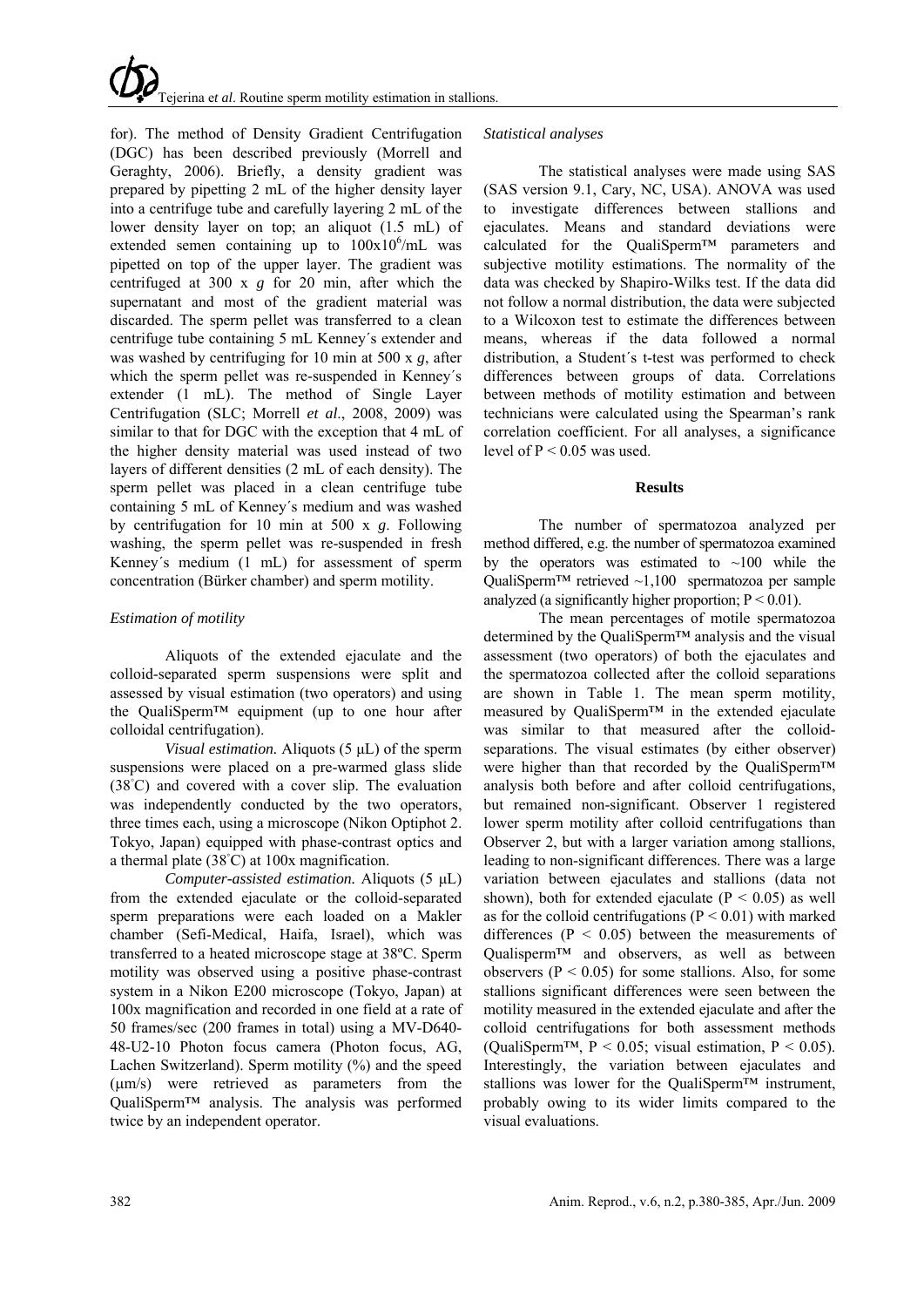| Table 1. Means ( $\pm$ SD) of sperm motility (%) measurements by the QualiSperm <sup>TM</sup> system and the estimates by two |
|-------------------------------------------------------------------------------------------------------------------------------|
| observers (1 and 2) of spermatozoa in extended ejaculates and following one- (single layer centrifugation, SLC) or            |
| two-layer (density gradient centrifugation, DGC) colloid separation $(n.s., n = 30$ ejaculates from 10 stallions).            |

| Assessed by              | Extended sperm suspension | Colloid-separated spermatozoa |                 |
|--------------------------|---------------------------|-------------------------------|-----------------|
|                          |                           | Single layer (SLC)            | Gradient (GSC)  |
| QualiSperm <sup>TM</sup> | $56.9 \pm 13.4$           | $69.7 \pm 9.8$                | $56.6 \pm 18.3$ |
| Observer 1 (Visual)      | $69.7 \pm 9.8$            | $74.3 \pm 19.8$               | $74.2 \pm 13.4$ |
| Observer 2 (Visual)      | $67.5 \pm 10.3$           | $85.7 \pm 5.0$                | $84.3 \pm 5.2$  |

Mean sperm velocities, discriminated per sperm source (e.g., extended semen vs single- or double-layer colloid-separation) are shown in Table 2. Variation existed among stallions and ejaculates within stallions (P < 0.05). Considering all ejaculates/stallions, mean sperm velocity increased in

those spermatozoa separated by the colloidpreparations  $(76.5 \pm 5.8 \text{ and } 77.1 \pm 5.0 \text{ µm/sec})$ . respectively) compared to the mean speed recorded in the extended ejaculates  $(73.2 \pm 3.0 \mu m/sec)$ , indicating that the QualiSperm™ system seems able to differentiate between sperm populations.

Table 2. Sperm velocity ( $\mu$ m/sec, means  $\pm$  SD) registered in extended-semen and after colloid centrifugation (SLC or DGC) using the QualiSperm<sup>TM</sup> system (Means  $\pm$  SD, n = 30 ejaculates from 10 stallions).

| Stallion                                                                                                  | Extended sperm suspension | Colloid-separated spermatozoa |                   |  |
|-----------------------------------------------------------------------------------------------------------|---------------------------|-------------------------------|-------------------|--|
|                                                                                                           |                           | Single layer (SLC)            | Gradient (GSC)    |  |
| A                                                                                                         | $76.3 \pm 7.3$            | $80.7 \pm 4.6$                | $77.7 \pm 6.5$    |  |
| F                                                                                                         | $74.5 \pm 2.6^a$          | $76.3 \pm 5.0***^{\text{b}}$  | $85.3 \pm 2.1***$ |  |
| Н                                                                                                         | $69.0 \pm 0.9$            | $72.0 \pm 19.2$               | $77.7 \pm 5.5$    |  |
| K                                                                                                         | $73.7 \pm 0.6^{\circ}$    | $72.0 \pm 3.0$                | $74.7 \pm 5.0$    |  |
|                                                                                                           | $70.5 \pm 3.8$            | $79.0 \pm 4.0$                | $76.7 \pm 1.5$    |  |
| R                                                                                                         | $72.7 \pm 2.0^a$          | $79.7 \pm 1.2*$               | $80.3 \pm 4.2^*$  |  |
|                                                                                                           | $74.0 \pm 4.4$            | $80.7 \pm 1.2$                | $78.3 \pm 1.1$    |  |
| W                                                                                                         | $78.8 \pm 3.7^{\rm a}$    | $75.7 \pm 2.1$                | $64.0 \pm 19.2$   |  |
| Y                                                                                                         | $74.8 \pm 3.2^{\text{a}}$ | $84.0 \pm 3.6$                | $75.0 \pm 6.6$    |  |
| Z                                                                                                         | $68.0 \pm 2.0^a$          | $71.3 \pm 6.1$                | $75.0 \pm 6.2$    |  |
| Overall                                                                                                   | $73.2 \pm 3.0$            | $76.5 \pm 5.8$                | $77.1 \pm 5.0$    |  |
| <sup>a</sup> Within column, superscript denotes significant differences between stallions ( $P < 0.05$ ). |                           |                               |                   |  |

bcDenotes significant difference between single layer centrifugation (SLC) and density gradient centrifugation (DGC) ( $P < 0.05$ ).

\*\*\*Between columns, denotes significant difference from extended semen (\*P < 0.05, \*\* P < 0.001).

### **Discussion**

In the horse, as in other species of domestic animals, estimation of the fertility potential of males is an important step in animal breeding. The most reliable method is the retrospective analysis of the outcome of hundreds of matings or of artificial inseminations (AIs), procedures which are highly expensive and timeconsuming (Colenbrander *et al*., 2003). In practice, the only feasible means of assessment is *in vitro* and, consequently, many laboratory methods are being developed to predict fertility without directly using AI (Colenbrander *et al*., 2003; Rodriguez-Martinez *et al*., 2006). With modern advances, in addition to the general characteristics of the spermatozoa (such as morphology, motility, integrity of the membrane and organelles, etc), it is possible to examine the spermatozoa-oocyte interaction and interaction with the female tract (Holt *et al*., 1997, 2007; Hirano *et al*., 2001). However, disadvantages of these methods include the need for skilled operators and specialized equipment to carry out some of these tests, as well as the time needed to obtain the result. Generally, AI stations need tests to be easy, cheap and fast.

There is an urgent need for objective means of assessing semen quality since stallions are selected for breeding, primarily on the basis of their pedigree and their athletic prowess or other phenotypic characteristics rather than on semen quality (Colenbrander *et al*., 2003). Currently, assessing ejaculate quality in AIstations (as for other domestic livestock species) is mostly performed by measuring the concentration of spermatozoa (as a reflection of the number of spermatozoa produced by the male) and making a subjective assessment of the percentage of progressively motile spermatozoa. However, using such subjective motility analysis, variations of 30-60% have been reported in motility estimates of the same ejaculate (Verstegen *et al*., 2002).

The results of the present preliminary study confirm the inherent variation in sperm motility found among stallions. The variation between stallions was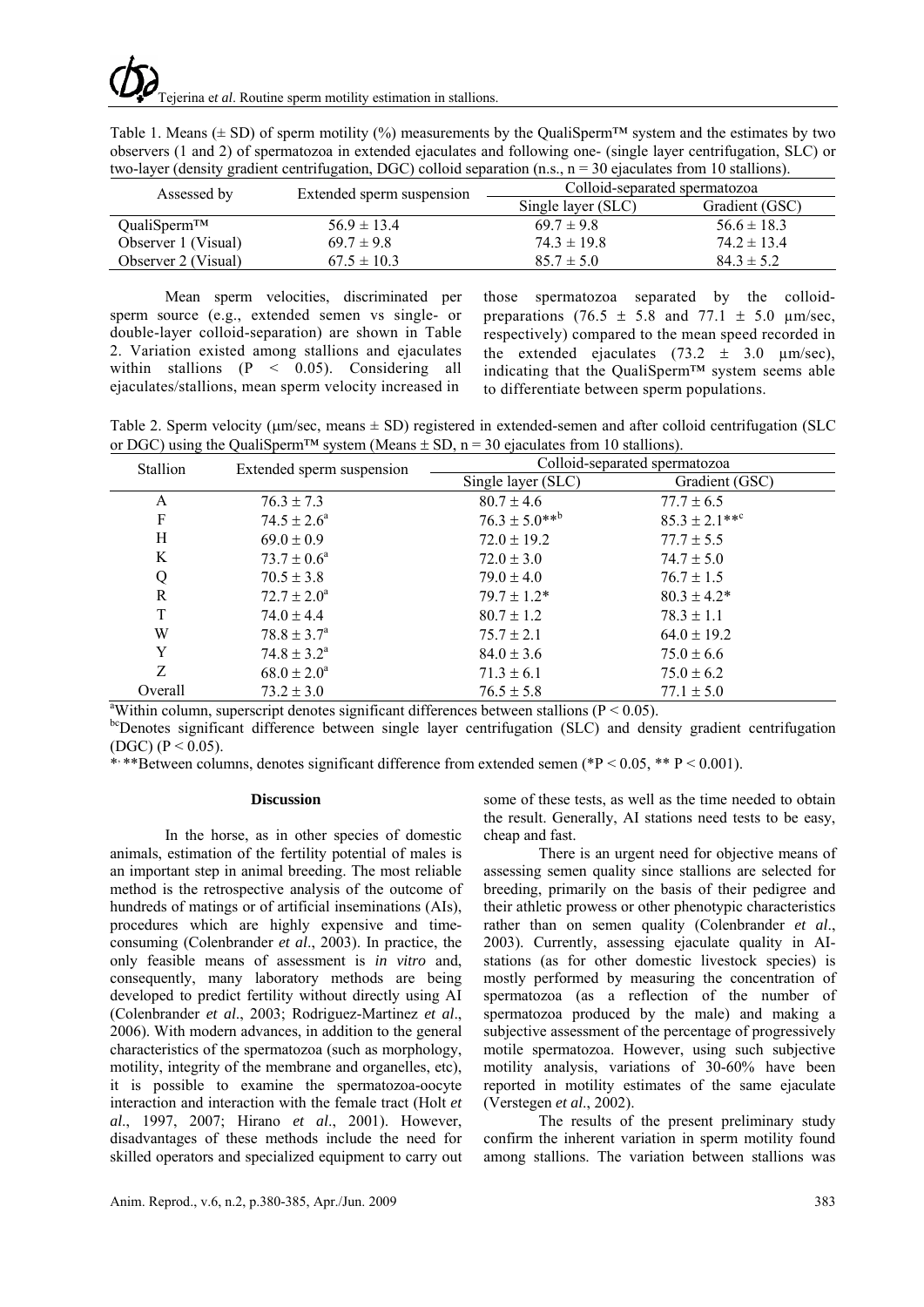detectable both from visual estimation and the QualiSperm™ instrumentation. Analyses could be done quickly by either method, but the limits set by the observers and by the computer-assisted instrument were clearly different, being wider for the latter. This difference would explain why the mean results were consistently lower for the QualiSperm™ compared to the visual observations, since its SDs were much larger. Whether this reflects the ability of the system to pick up differences not seen by the human eye should be studied in detail with a larger sample size.

The QualiSperm™ bases its performance on an absolute parameter, the speed of translation of the spermatozoa, a variable that cannot be estimated subjectively when visual screening is performed. Moreover, the number of assessed spermatozoa per single sample is much larger in the QualiSperm™ compared to visual assessment, since it is difficult for the human eye to cope with a quick observation of more than 20-25 spermatozoa in a microscopic field. The more spermatozoa present, the higher the overestimation of motility given. Although the number of fields examined by each operator was at least 3 per sample, the number of spermatozoa was about ten times fewer than in the one field retrieved by the QualiSperm™. Similar differences were reported in another experiment using QualiSperm™ to examine boar semen (Tejerina *et al*., 2008).

Differences were also observed in the two observers´ estimates, particularly for the spermatozoa obtained after colloid-separation procedures. Moreover, when comparing separation procedures (single-layer column vs density gradient; Morrell *et al*., 2008), the visual outputs also differed; observer 1 found differences only between the percentage of motility in fresh semen and samples after single layer preparation, whereas observer 2 found differences for the two treatments in comparison with fresh semen, but not between treatments. Several reasons could account for these different levels of motility, particularly the fact that experience varied between observers. Since this is a problem that could influence the interpretation of the effect of the treatments, there is an obvious need for an "objective" instrument. However, there were significant differences for all the measures between the  $QualiSperm<sup>TM</sup>$  analysis and the estimations of the two observers, which is a matter of concern. Several explanations for these differences exist, mainly that the mean value of motile spermatozoa per sample is too imprecise a measure to be of much use and perhaps too difficult to compare when the number of assessed spermatozoa is as different as in the present study (10 fold difference).

The value of the QualiSperm™ system lies in its ability to assess velocity (an absolute value from which the software recalculates the proportions of sperm classes) as well as the proportions of motile spermatozoa, since velocity cannot be assessed

objectively by eye. The low variability (as SDs) among ejaculates within stallion was noteworthy, while differences in sperm velocities were noticeable between stallions. This result suggests that the mean sperm velocity, if consistent within stallion, could be characteristic of each sire and may be correlated with, for example, fertility. Regrettably, the number of mares inseminated with processed, extended semen from the ejaculates evaluated in the present study was too small and inhomogeneous to provide any statistically significant relation with the outcome of the Qualisperm™. Further studies, with a larger mare population involved, are needed to solve this question.

There was a tendency for mean sperm velocity to increase when comparing the extended ejaculate and the spermatozoa retrieved after the colloid-separations, with a large variation among stallions. For some stallions the differences were significant, albeit without denoting differences between colloid-separation procedures. These results were not unexpected since the process would separate viable spermatozoa from those with less vitality, and hence motility. Such differences in motility were clear for the extended ejaculates. Moreover, previous studies with marmoset spermatozoa have shown that spermatozoa which have not been exposed to seminal plasma have a higher velocity than ejaculated spermatozoa (Morrell, 1997).

In conclusion, the QualiSperm<sup>™</sup> is an interesting instrument for routine use, owing to its speed of evaluation, its low cost, the high number of spermatozoa assessed, and the provision of absolute parameters (speed of velocity and proportion of motile/immotile spermatozoa). For these reasons, and provided proper species-specific settings are installed, it may be an alternative to the customary visual evaluation. However, the output of parameters is restricted in comparison with other CASA instruments, which could be a disadvantage of this instrument for research purposes.

### **Acknowledgments**

We thank the staff of Flyinge AB, Flyinge, for their invaluable help with ejaculate collection and for allowing us to use their facilities, and L. Hammar and J. Jiwakanon for their assistance. This study was funded by the Swedish Equine Research Organization (Stiftelsen Svensk Hästforskning), Stockholm (project number H0547119-K00).

### **References**

**Colenbrander B, Gadella BM, Stout TAE**. 2003. The predictive value of semen analysis in the evaluation of the stallion fertility. *Reprod Domest Anim*, 38:305-311. **Hirano Y, Shibahara H, Obara H, Suzuki T, Takamizawa S, Yamaguchi C, Tsunoda H, Sato I**. 2001. Relationship between sperm motility